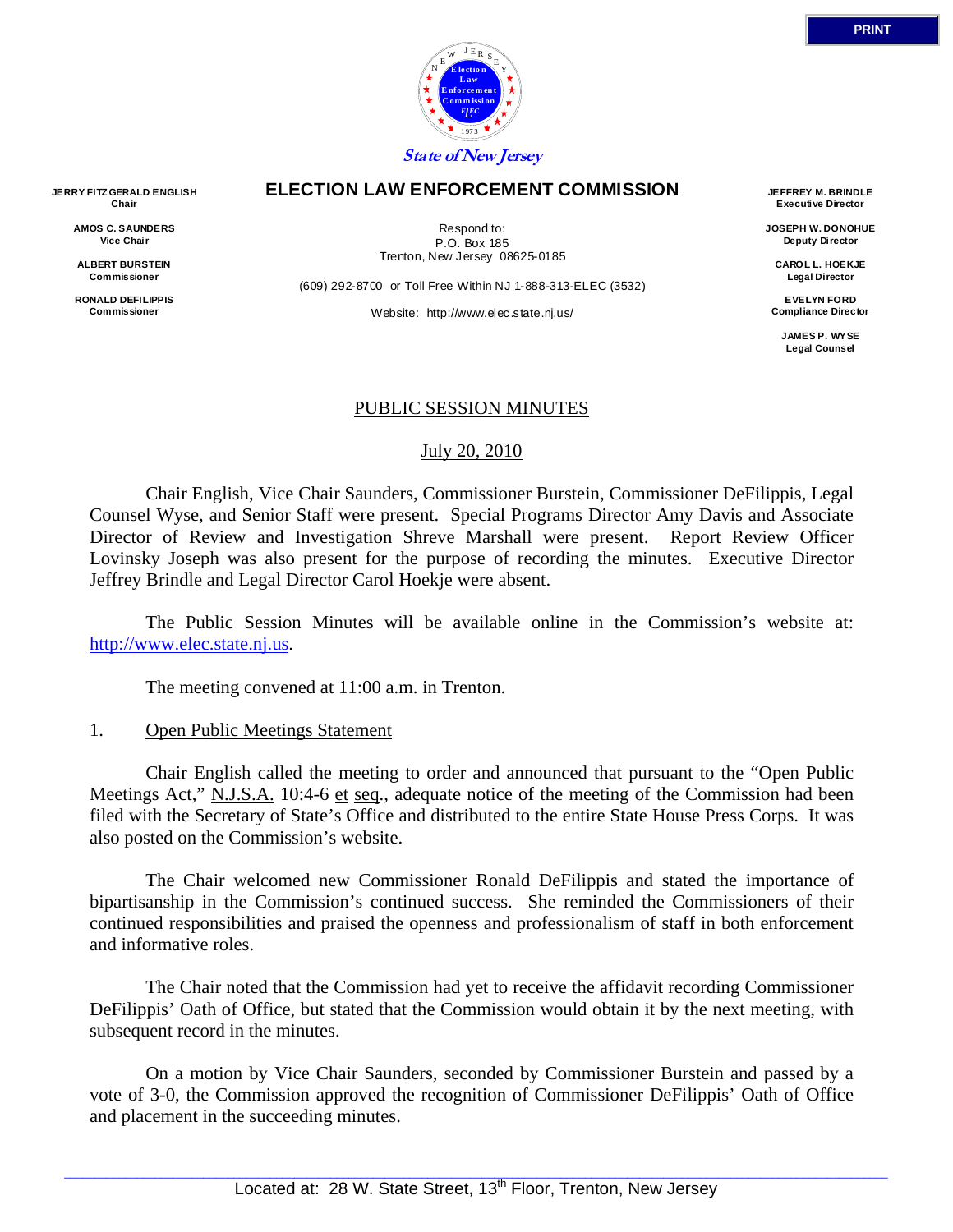## 2. Approval of Public Session Minutes of June 15, 2010

 On a motion by Vice Chair Saunders, seconded by Commissioner Burstein and passed by a vote of 3-0, the Commission approved the Public Session Minutes of June 15, 2010, as amended by Chair English.

## 3. Executive Director's Report

Deputy Director Joseph Donohue presented the Executive Director's Report.

## A. Introduction of Commissioner DeFilippis

 Deputy Director Donohue welcomed new Commissioner Ronald DeFilippis, and expressed satisfaction that the Commission once more has a full complement. He thanked the Governor's Office and the Legislature for processing Commissioner DeFilippis' appointment expeditiously.

 The Deputy Director praised Commissioner DeFilippis' experience in accounting and as a campaign treasurer as valuable assets for the Commission.

## B. Commissioner Ethics Training

 Deputy Director Donohue reminded the Commissioners that under a 2005 Executive Order #41, Commissioners are required to take online ethics training. The Deputy Director reported that the training requires less than an hour to complete, and members will receive confirmation from the State Ethics Commission upon submission.

 Deputy Director Donohue requested that the Commissioners complete the training by August 20, as the Commission must submit a certification confirming that the training has been completed to the Governor's Authorities Unit by August 25, 2010.

### C. State Records Committee Certification

 Deputy Director Donohue informed the Commissioners that he had received notice from Director of Information Technology Carol Neiman that the Commission's Public Records Image Processing System was certified by the State Records Committee on June 17, 2010. He noted that obtaining the certificate meant that the Commission's digital images were now official legal documents.

 The Deputy Director stated that obtaining the certification also meant that the Commission could more quickly dispose of paper copies and save storage space.

 Deputy Director Donohue reported that the State Records Committee also examined the Commission's backup system and subsequently determined that it was the best disaster recovery system they had seen. He added that the State Records Committee intends to use the Commission's program as a model for other agencies.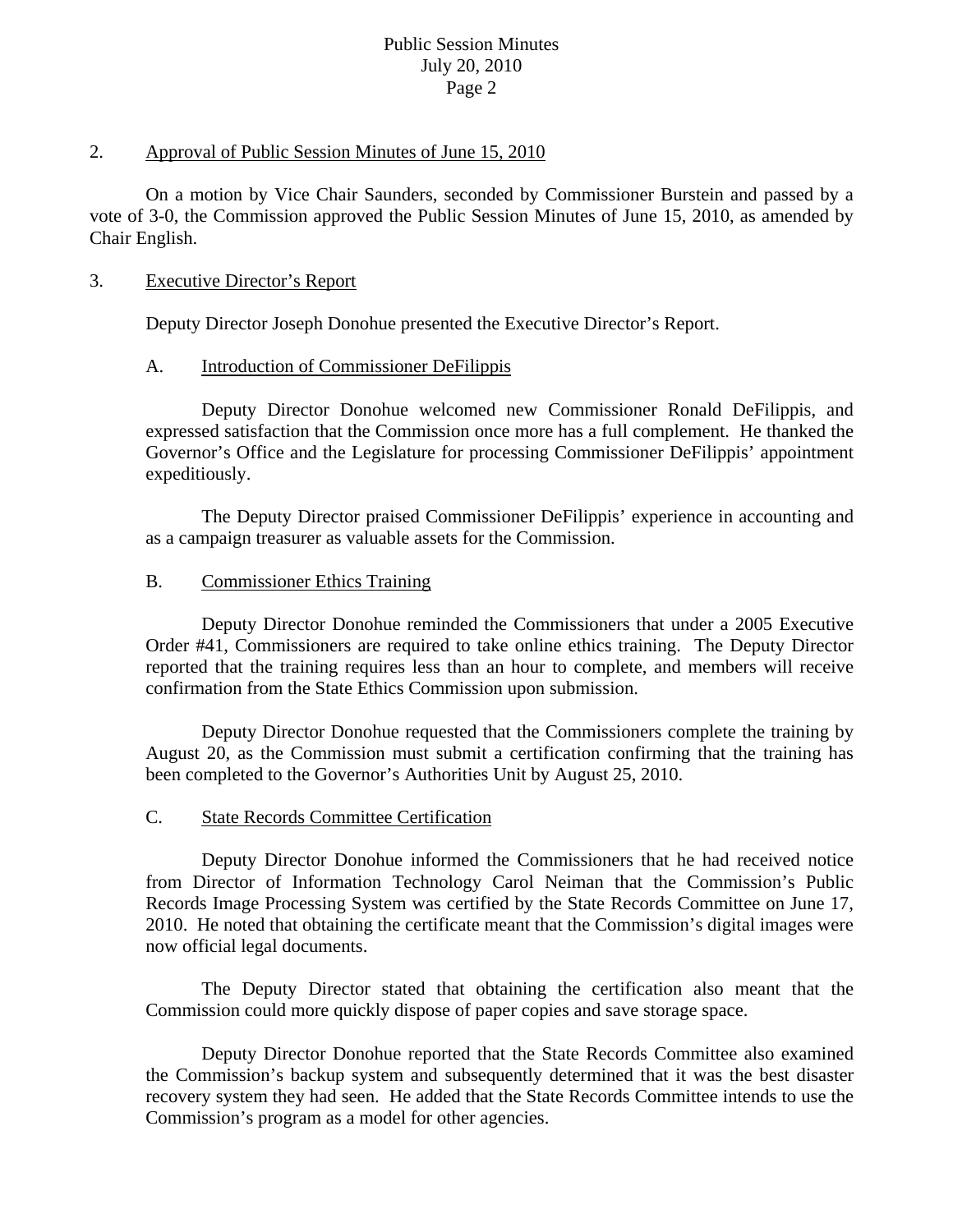# D. Legislative Activities

 Deputy Director Donohue informed the Commissioners that Senator Thomas Goodwin has expressed interest in introducing legislation incorporating many of the Commission's proposals on improving pay-to-play regulation. The Deputy Director anticipated that he and Executive Director Brindle would meet with Senator Goodwin and his staff upon completion of a draft.

 Deputy Director Donohue reported that the Commission has been working with Legislature members from both parties on a bill that would require timelier and more complete disclosure by all issue advocacy groups that participate in elections.

# E. Committee of 70 Interview

 The Deputy Director informed the Commissioners that Executive Director Brindle was interviewed last month by a staff member of the Committee of 70, a Philadelphia political watchdog and election information organization, on New Jersey's street money regulations.

 Deputy Director Donohue reported that the organization intends on recommending New Jersey's system for Philadelphia elections.

# F. Lobbying Annual Reports

 Deputy Director Donohue informed the Commissioners that he anticipated that 2009 annual lobbying reports will be online by the next meeting. He noted that this will be the first time such reports will be available on the Internet, and stated that staff was working hard to convert the paper files into electronic format.

## G. Analytical Press Releases

 Deputy Director Donohue reported that the Commission was issuing an analytical press release concerning the "Big Six" state party and legislative leadership committees today. He stated that at the moment, Democrats have collectively raised more money than Republicans; however, Democrats have raised less money compared to four years ago, while Republicans are on the increase.

 The Deputy Director also reported that upon the return of Executive Director Brindle, the Commission would issue its first in-depth analysis of "special interest" political action committees (PACs) reporting in several years.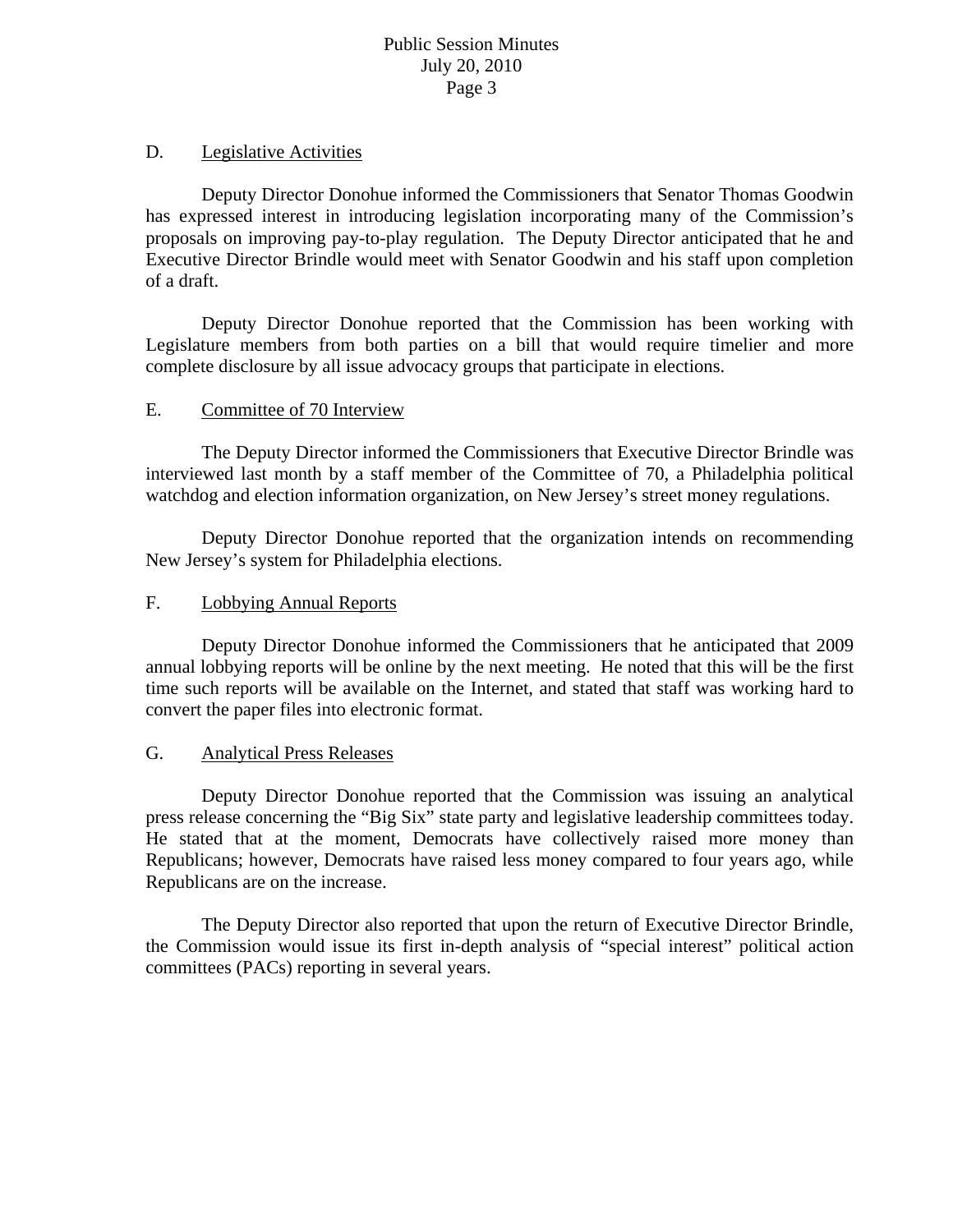## H. Reorganization of Newspaper Articles

 Deputy Director Donohue informed the Commissioners that he had, with Executive Director Brindle's approval, changed the organization of newspaper items in the packet issued to Commissioners before every meeting. He stated that instead of organizing all items into one chronological sequence, he separated them into sections covering federal, local, and state issues to make them easier to peruse.

## I. Summer/Fall Meeting Schedule

- August 17, 2010 at 11:00 a.m. in Trenton (if needed);
- September 21, 2010 at 11:00 a.m. in Trenton; and,
- October 19, 2010 at  $11:00$  a.m. in Trenton.

 Chair English stated that the October meeting date may have to be changed due to anticipated travel plans.

## J. Public Comments

 At this juncture, the Chair welcomed Ms. Ingrid Reed of the Eagleton Institute to offer commentary concerning the Commission's role in the Gubernatorial and Lieutenant Gubernatorial debates of 2009.

 Ms. Reed greeted the Commissioners and reported that she had retired from a formal role at the Eagleton Institute, but would remain in a volunteer capacity.

 She informed the Commissioners that the Institute had completed a study comparing news coverage of the 2005 and 2009 Gubernatorial elections, and had reached the following conclusions:

- Coverage consisted primarily of day-to-day events rather than long-term, strategic activity.
- Little attention was given to debates or significant public policy questions.
- There was no "ad-watch" monitoring the veracity of political communications.
- It was difficult for the general public to know when the debates were being held.
- Debates tended to recycle material already covered in candidates' platforms rather than bringing up new questions.
- Coverage of legislative races decreased from 2005 to 2009.
- The public has difficulty finding out the names of candidates for the Legislature, exacerbated by the usual lack of a debate.
- Increased media attention was given to legislative districts participating in the Clean Elections Program in 2007.

 Ms. Reed provided suggestions for increasing the effectiveness of debates and facilitating the distribution of election information to the public: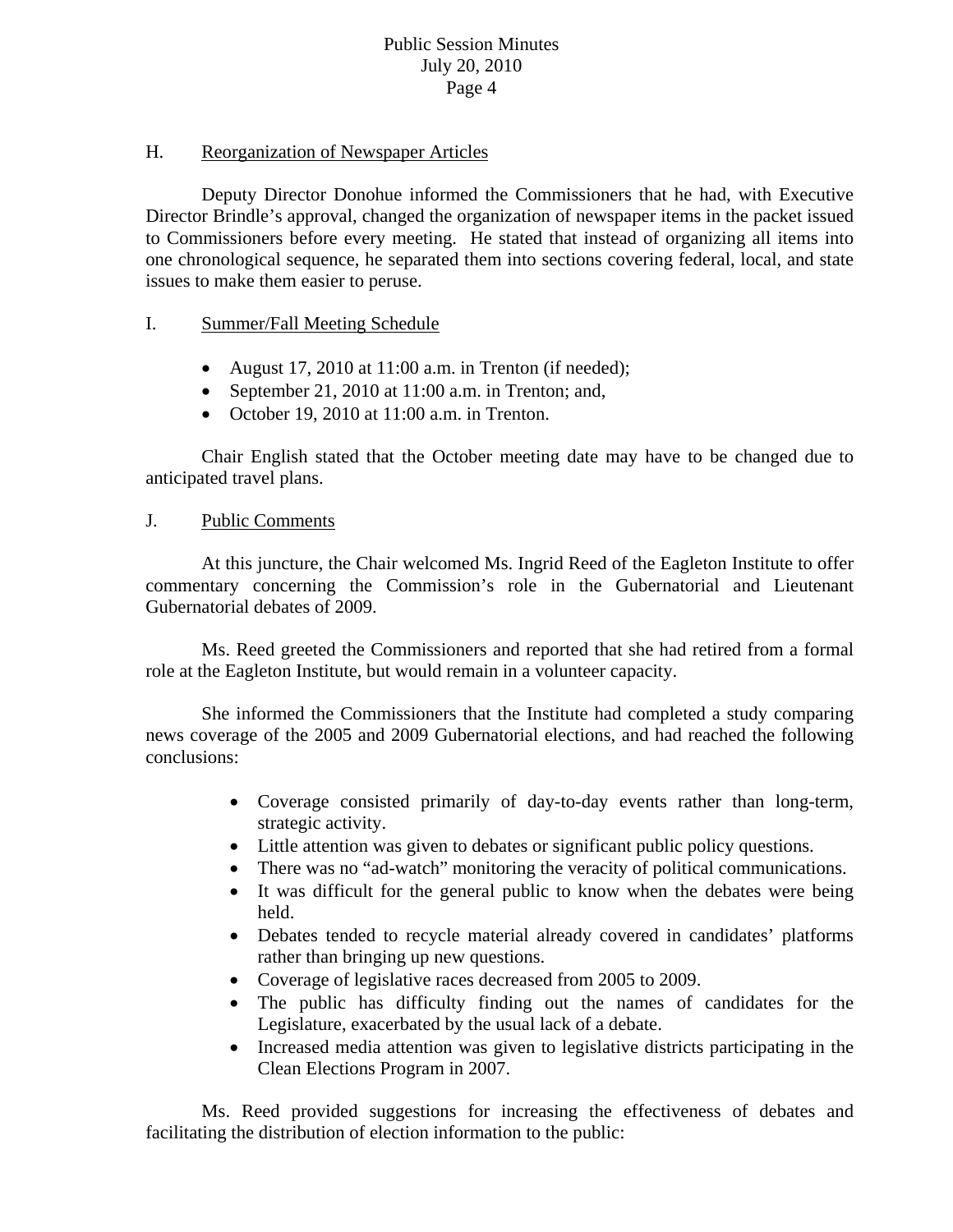- Increased collaboration with other agencies, particularly the Division of Elections.
- Easily accessible one-stop candidate/committee contact information, as practiced in Virginia and on the Eagleton Institute's NJ Voter website.
- Easily accessible link to "pay-to-play" information on the State of New Jersey website with explanation of the different state and local regulations.

 Ms. Reed thanked the Commission for their work and expressed a desire to return in the future.

 Commissioner DeFilippis inquired if the Form D-1, Certificate of Organization and Designation of Campaign Treasurer and Depository, did not already furnish the candidate and contact information requested by Ms. Reed.

 Associate Director of Review and Investigation Shreve Marshall replied that the Form D-1 does include candidate and treasurer home addresses and other contact information.

Ms. Reed thanked Associate Director Marshall for the information.

 Associate Director Marshall noted that the Form D-2 for joint candidates committees does not include individual candidates' home addresses.

 Chair English noted that the division of implementation of "pay-to-play" law between several agencies could create confusion for the public.

 Director of Information Technology Carol Neiman suggested that the Commission could create a listing of commonly searched terms on the website to link directly to relevant "pay-to-play" resources.

 Deputy Director Donohue inquired when and where the Eagleton Institute's report was due for release.

Ms. Reed replied that it would be available on the Institute's website shortly.

 Chair English stated that collaboration with good-government organizations would help maintain a proactive stance.

 Commissioner Burstein provided his impressions of the Lieutenant Gubernatorial debate. He proposed that the Commission take a more active role in managing the structure of debates, while maintaining the independence of moderators in formulating questions.

 Ms. Reed reported that the stage arrangement and multiple moderators at the Lieutenant Gubernatorial debate were confusing and prevented eye contact between candidates and moderators. She proposed that the Commission implement a checklist to ensure proper staging of debates in the future.

 Ms. Reed praised the Commission for reevaluating the debates with ample time before the next Gubernatorial election, and thanked the Commission for its time.